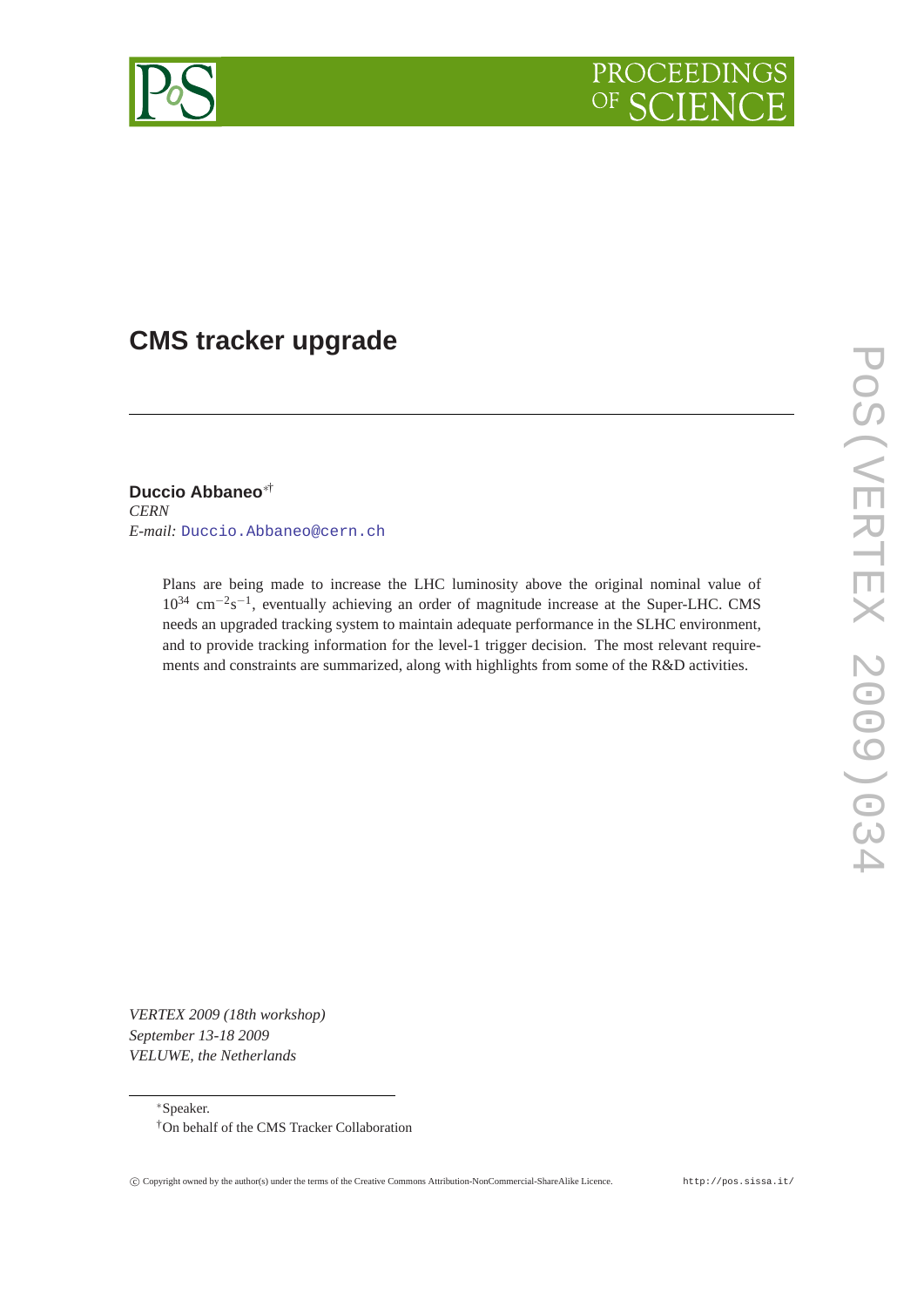## **1. Introduction**

LHC detectors have been designed for a peak luminosity of  $10^{34}$  cm<sup>-2</sup>s<sup>-1</sup> and an integrated luminosity of 500 fb<sup>-1</sup> of 14 TeV p-p collisions. Some physics studies like Higgs couplings or SUSY spectroscopy would profit from even higher statistics, and plans are being developed for a luminosity upgrade of the LHC (Super-LHC or SLHC), eventually delivering a peak luminosity of up to 10<sup>35</sup> cm<sup>-2</sup>s<sup>-1</sup>, to achieve an integrated luminosity of  $\approx$  5000 fb<sup>-1</sup>.

The upgrade plans consist of two main steps: the first involves the integration of the LINAC4 and an upgrade of the collimation system (phase I), while the second implies a completely new injection system (phase II). Phase I would be realized during a winter shutdown, while phase II would imply to stop operations for a full year.

Most of the CMS detector is expected to operate efficiently also at the SLHC, but some parts will require substantial upgrades. In particular the Silicon Tracker will suffer from too high occupancy due to the higher particle density, and degraded performance from the integrated radiation damage. The upgrade of the Tracker is expected to be realized in two steps, matching the accelerators upgrade. The first step will consist of an upgrade of the inner pixel detector, which can be replaced during a Winter shutdown, while the second step will involve the replacement of the whole Tracker, which needs at least one year for installation, connection and commissioning.

The upgrades require major technological developments, and R&D has begun to address the most important challenges: radiation tolerance of sensors and electronics, distribution of power for both electronics and sensors, removal of heat loads, which may significantly exceed those in the present detector, development of low-power high-performance electronics in advanced technologies. CMS has also identified a novel requirement, which is to provide tracker data to contribute to the level-1 trigger, that must maintain the 100 kHz rate for compatibility with existing sub-detector systems, while increasing the trigger decision latency by only a few  $\mu$ s. This paper describes some of the current ideas for developing solutions that could fulfill such requirements, focusing on the phase II upgrade of the full Tracker. The first upgrade of the pixel detector will be only briefly mentioned, since it is covered by other contributions in this conference.

### **2. Experience with the current Tracker**

The CMS Tracker consists of about about 200  $\text{m}^2$  of silicon sensors with 10 million strip channels plus an inner pixel part with about 66 million channels. A full description of CMS and the Tracker can be found in [\[1,](#page-7-0) [2\]](#page-7-0). After about seven years of construction, the Strip Tracker has been installed December 2007, followed by the Pixel Tracker in July 2008. After about 6 month for connecting and commissioning, the Tracker participated in global cosmic data taking with magnetic field in 2008 and 2009 (CRAFT08 and CRAFT09). About 8 million tracks were recorded with the strip tracker and about 85,000 with the pixel detector. 98% of the strip tracker is working with an efficiency greater than 99%, a signal to noise greater than 25, and a position resolution of 14-40  $\mu$ m in r- $\phi$  depending on angle and strip pitch. 99%<sup>1</sup> of the pixel detector is operational with an efficiency greater than 95% (limited only by the random arrival time of the cosmics). The resolution is 20  $\mu$ m in r- $\phi$  and 30  $\mu$ m in r-z.

 $16\%$  of the forward pixel has been fixed in 2009. This required a removal - repair and re-insertion of the detector.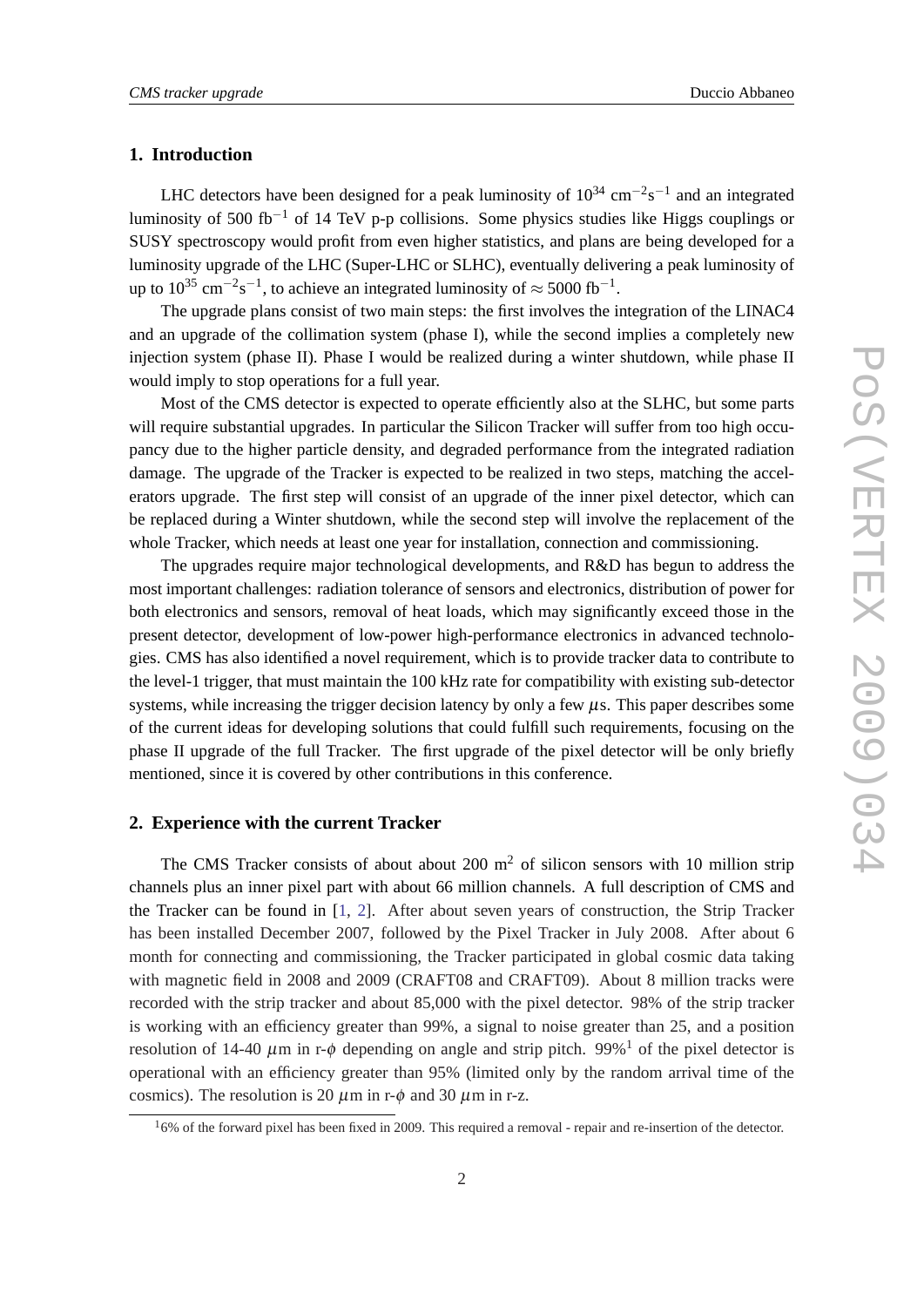## **3. Requirements and constraints for the Tracker Upgrade**

**Phase I Upgrade: Pixel detector** The pixel detector was designed to withstand a fluence of  $6 \times 10^{14}$ , which corresponds, for the first layer, to a luminosity of  $\approx 100$  fb<sup>-1</sup>, after which the position resolution starts to degrade. For this reason, and to allow beam-pipe bake-out every two years, the mechanics and the services arrangement of the pixel detector were optimized to allow for a relatively easy access for extraction, maintenance and replacement, which was demonstrated in 2009 with an intervention for the maintenance of the forward part.

With the peak luminosity increasing above  $10^{34}$  cm<sup>-2</sup>s<sup>-1</sup>, significant dead time will arise in the inner parts of the pixel detector, due to the limited size of on-chip buffers. CMS is planning to replace the current pixel detector with an upgraded system ("phase I upgrade"), featuring improved electronics to minimize dead time, one more pixel layer in both the barrel and the forward part, and a substantial reduction of the passive material in the tracking volume. The new detector, besides ensuring adequate readout efficiency, will provide enhanced tracking performance and robustness for physics analysis.

**Phase II Upgrade: the whole tracking system** The increased peak and integrated luminosity expected at SLHC translated directly to a need for higher granularity and greater radiation resistance for the new Tracker, in order to maintain the occupancy at the % level and survive the accumulated fluence. In addition to those requirements driven by the higher luminosity, it would be highly desirable to reduce the material in the Tracking volume, which is at present the limiting factor for the performance of the track reconstruction, and of the electromagnetic energy measurement in CMS.

The design of the new Tracker must take into account important constraints coming from the integration inside CMS. Besides the obvious requirement of fitting inside the same physical envelope, the most significant boundary condition is the necessity to re-use the existing network of services connecting the detector patch panel to the back-end. Tracker cables, pipes and fibers have been laid along complicated paths, interleaved with those of the barrel calorimeters, which will not be upgraded for SLHC. To disentangle and replace those services is not feasible within a oneyear stop. Re-using the services has many important implications for the detector design, namely: (i) the total cross section of conductors for power distribution is fixed, and the power dissipated in the cables is limited by the cable channels thermalization system: the two constraints together translate to a limit in the current that can be delivered to the detector; (ii) flow and pressure for the coolant are limited by the available cross section of cooling pipes and their pressure rating; (iii) the temperature of the coolant has a lower limit due to the insulation in the cable channels, that prevents condensation of water on electrical cables and connectors; (iv) data links have to be fast enough to transmit the whole data volume through the existing optical fiber plant.

Besides maintaining the current tracking performance in the more congested SLHC environment, a novel and most challenging requirement has been identified for the phase II Tracker upgrade, which consists in contributing to the level-1 trigger. The trigger system needs to maintain an output rate of 100 kHz despite the 10-fold increase in luminosity, and that appears to be impossible to achieve using information from calorimeters and muon detectors only. At present, tracking information is used in the High Level Trigger, achieving a rate reduction of a factor of  $\approx 100$  in the muon rate, while a flattening of the Level-1 rate as a function of  $p_T$  threshold is observed, which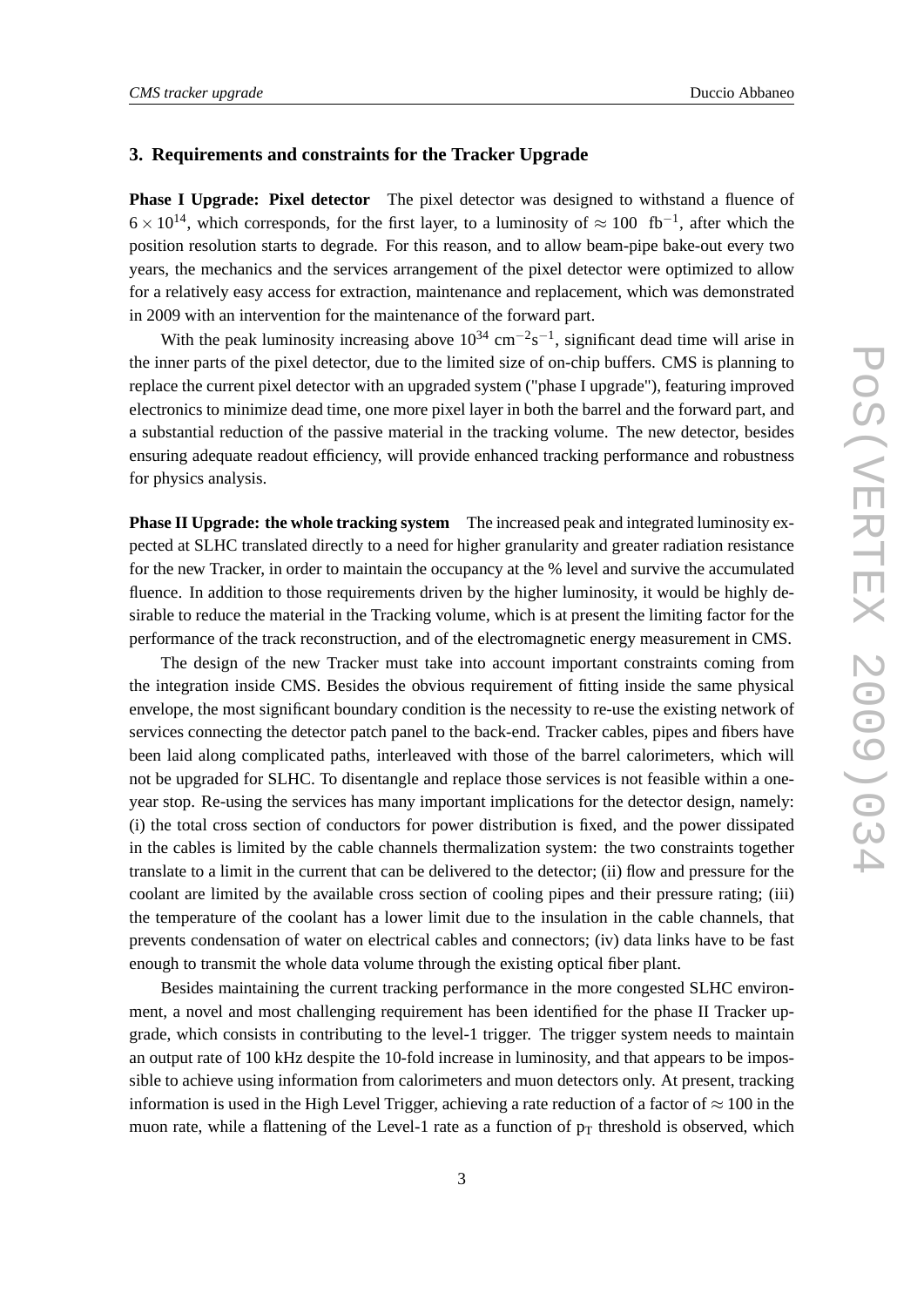suggests that increasing the threshold will not help, unless tracking information is included. Similar evidence is found for electron, tau, and jet trigger.

#### **4. Major R&D activities**

The requirements and constraints mentioned above motivate a number of R&D activities:

- The need of increased radiation tolerance requires to develop new silicon sensors, exploring different materials and technologies.
- The higher particle density requires higher granularity, which translates to higher channel count; new electronics in the most advanced sub-micron technologies allows to squeeze ten times more channels in the same volume without increasing too much the power budget. However, the lower power per channel is mostly achieved thanks to lower supply voltage, which leaves the problem of limiting the current in the supply cables. This implies that current has to be brought in at higher voltage, which also helps to reduce the mass of the conductors inside the tracking volume.
- Despite the use of more advance electronics technologies, the power dissipated in the detector may be larger than the present one and the required operating temperature for the sensors will be most likely significantly lower (from  $-10\degree C$  to  $-20\degree C$ ), while the coolant temperature cannot be lowered significantly (hard limit at  $-30\degree$ C from cooling channels insulation) and the flow in the detector cannot be significantly increased (size and available number of cooling pipes fixed). That requires a more effective cooling method, providing higher efficiency in the heat removal with reduced mass of pipes, coolant and heat exchangers, which also helps reducing the total amount of material.
- Delivering information for the level-1 trigger involves sending out signals at 40 MHz, which requires a strong data reduction to be done in the front-end electronics, in order to keep the overall bandwidth at an acceptable level. The strategy consists in exploiting the strong bending power of the 4T magnetic field to design modules that are able to reject in real time signals from low- $p_T$  particles (" $p_T$  modules").
- Due to the complex functionalities, it is likely that  $p_T$  modules (and  $p_T$  layers) will be relatively heavy and power-hungry. It is therefore mandatory to develop also modules with only standard readout functionalities, with granularity adapted to SLHC conditions, and optimized for low material (exploiting advanced electronics and interconnection technologies). The number of  $p_T$  layers and readout layers will be eventually optimized to maximize performance.
- Data links will also profit from advanced electronics technologies to obtain large bandwidth and robust operation in high-radiation environment. High bandwidth is required to serve a more granular detector with the same power plant, and beyond that, to moderate the power dissipated in data links for the  $p_T$  layers.

A few details about status and perspectives of these R&D activities are given below.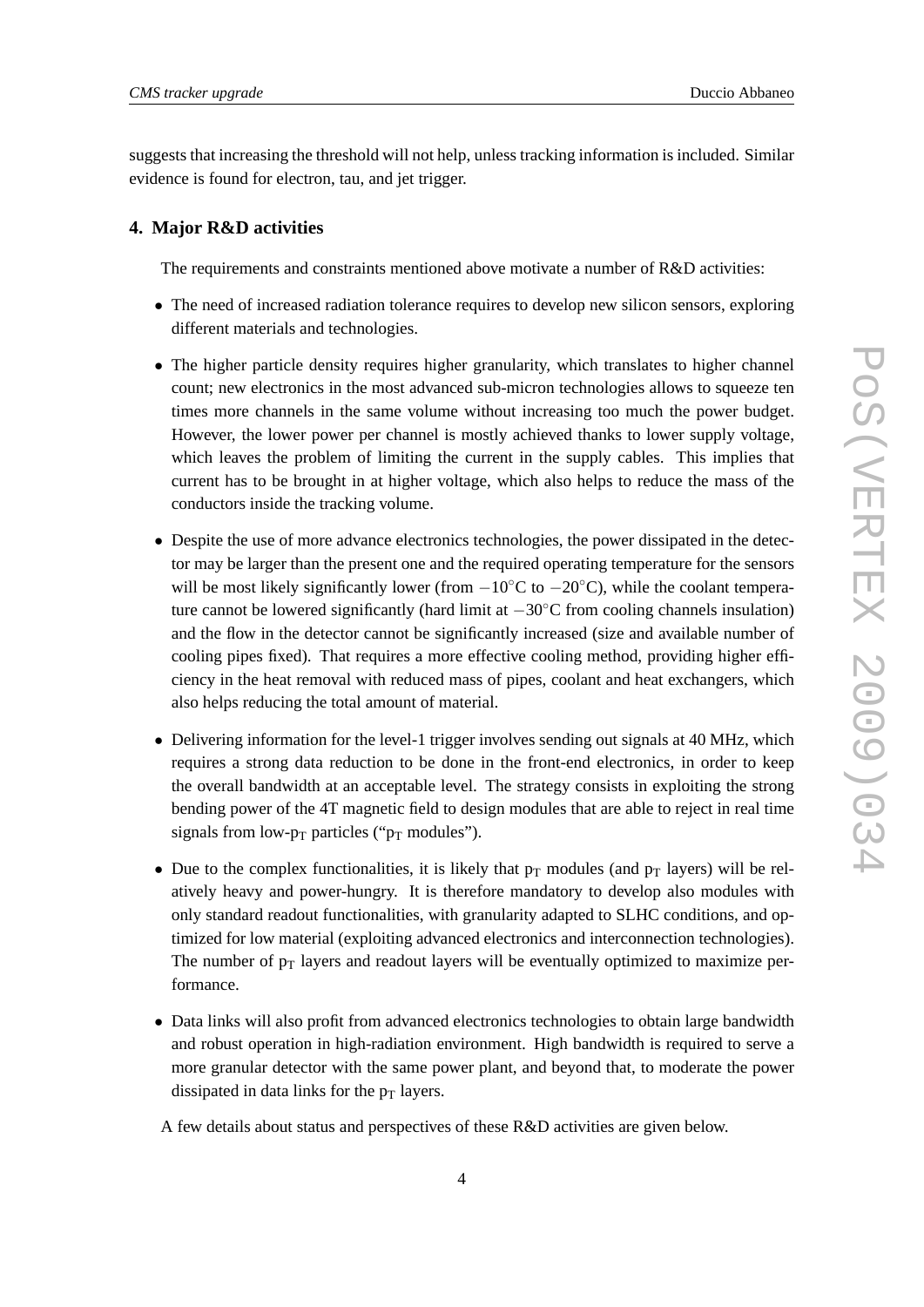**Silicon sensors** CMS has started an extensive R&D program with HPK. A dedicated wafer has been designed containing a multi-geometry strips and long pixel field, two sets of dedicated test structures for process monitoring, two mini-sensors, diodes and experimental structures to study channel routing. A huge geometrical and technological phase space will be investigated, by studying the following materials, thicknesses and technologies: p-in-n/FZ (100  $\mu$ m, 200  $\mu$ m, 300  $\mu$ m), p-in-n/MCz (200  $\mu$ m), n-in-p/FZ (100  $\mu$ m, 200  $\mu$ m, 300  $\mu$ m), n-in-p/MCz (200  $\mu$ m), p-in-n/EPI (75  $\mu$ m, 100  $\mu$ m), n-in-p/EPI (75  $\mu$ m, 100  $\mu$ m). The n-in-p wafers will be produced in two varieties: p-spray and p-stop. Some n-in-p and p-in-n structures are ordered with an additional double metal layer for routing evaluations. A detailed program of measurements with mixed irradiation (neutrons plus protons) is planned, including Charge Collection Efficiency, strip characterization, channel isolation, breakdown; beam tests are also planned to evaluate tracking efficiency and resolution. The research program will identify the technology choice at least for radii above  $10 \div 20$  cm, while also addressing issues related to biasing scheme, geometry and routing. More studies for the inner region are ongoing, investigating 3D pixels, diamond pixels, radiation hard CMOS technology and additional MCz materials.

**Powering Scheme** CMS has chosen DC-DC converters as baseline technology to bring the current into the detector at higher voltage. A conversion ratio of  $\approx 10$  is envisaged. Such option has been preferred compared to serial powering, since system aspects are less complicated. The main conversion step is realized by an inductor-based buck-converter, capable of providing a current of a few Amps, possibly followed by a switched capacitors converter in a two-step system (*e.g.* to provide two different voltages for the analogue and the digital part). The crucial issue of the R&D program is the development of a radiation hard ASIC compatible with "high" (O(10V)) voltage. In addition, many system aspects need careful optimization, including noise pick-up from device switching (conductive noise), and from the air-core inductor (radiative noise), integration with front-end electronics and optimization of Power Supply Rejection Ratio (PSRR), minimization of material budget [[3](#page-7-0)].

 $CO<sub>2</sub>$  **cooling** Two-phase cooling based on  $CO<sub>2</sub>$  has been chosen as baseline to replace the present system, which uses liquid  $C_6F_{14}$ . The choice is largely motivated by the positive experience of NIKHEF with the AMS and LHCb VELO detectors.  $CO<sub>2</sub>$  has excellent thermodynamic properties for micro-channels; the high latent heat and the high heat transfer coefficient will help to achieve the required cooling efficiency, in a lightweight system, with reduced pipe size and manifolds. Low price and environmental compatibility are also strong advantages. Nevertheless, CMS requirements are completely different compared to LHCb, in terms of pipe layout, acceptable pressure range, operating temperature, power load and overall size of the system, which requires a large R&D program to develop a suitable system. About 10 laboratories are contributing, addressing different aspects in parallel: system aspects in a large re-circulating system, design and test program for the construction of a full-scale system, performance studies for optimization of working parameters (T, P, internal pipes dimensions and shape) and analysis of constraints from outer pipes and safety aspects. The developments are initially focusing on the phase I pixel upgrade, with a long-term view on the full upgrade.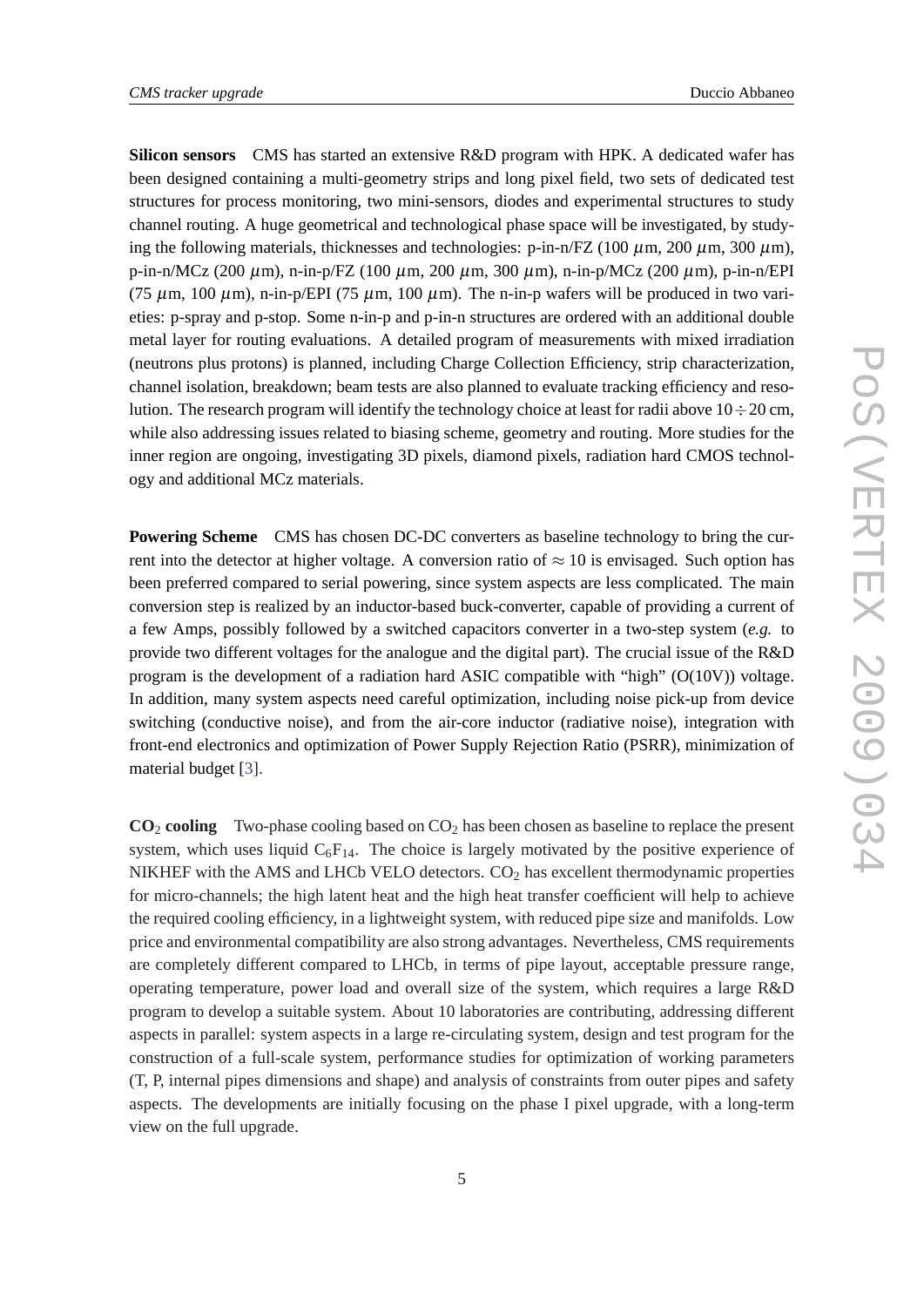$p_T$  **modules** Several options are considered to realize substantial data reduction in the front-end electronics, in order to be able to provide information to the level-1 trigger. One idea, with several proposed implementations, exploits sensors stacked in pairs with a small separation of  $1 \div 2$  mm, as shown in the left sketch of Fig. 1: the selection of high- $p_T$  particles is done by correlating hits from each sensor, keeping as valid signals only those that have similar  $\phi$ -coordinates. Simulation studies indicate that with such arrangement a rate reduction of a factor of  $\approx$  20 is achievable in the radial range  $20 \div 40$  cm, yielding a manageable data rate. A possible implementation is shown in the left sketch: signals are transferred from the front-end ASICs of one sensor to the other one, through a "substrate" that also carries power and control signals. ASICs are programmed as "transmitters" in one layer, and as "correlators" in the other layer. The design is compatible with current industrial chip packaging technologies. In most proposals,  $p_T$  modules would have a fine segmentation in the z view ( $\approx$  2 mm) and would be deployed in the inner part of the Outer Tracker (just outside the pixel volume), in order to provide also some discrimination on the position of the primary vertex for the level-1 trigger.



**Figure 1:** Left: sketch showing the principle of  $p<sub>T</sub>$  discrimination in stacked sensor pairs. Right: possible implementation of a  $p_T$  module.

**Readout modules** For the outer part of the Tracker a readout scheme using binary, unsparsified data transfer has been proposed [\[4\]](#page-7-0) and the design of a front-end ASIC in 130 nm CMOS technology is underway. Preliminary studies indicate that the use of advanced interconnection technologies, as well as advanced materials for thermal management, combined with the development of a novel powering scheme and cooling system mentioned above, could allow a large reduction of material compared to the present tracking modules. Three-dimensional models showing a readout module and the arrangement of modules in a larger assembly are shown in Fig. 2.



**Figure 2:** Left: three-dimensional model of a readout module with the associated electronics and support elements. Right: three-dimensional model showing the assembly of modules on larger structures.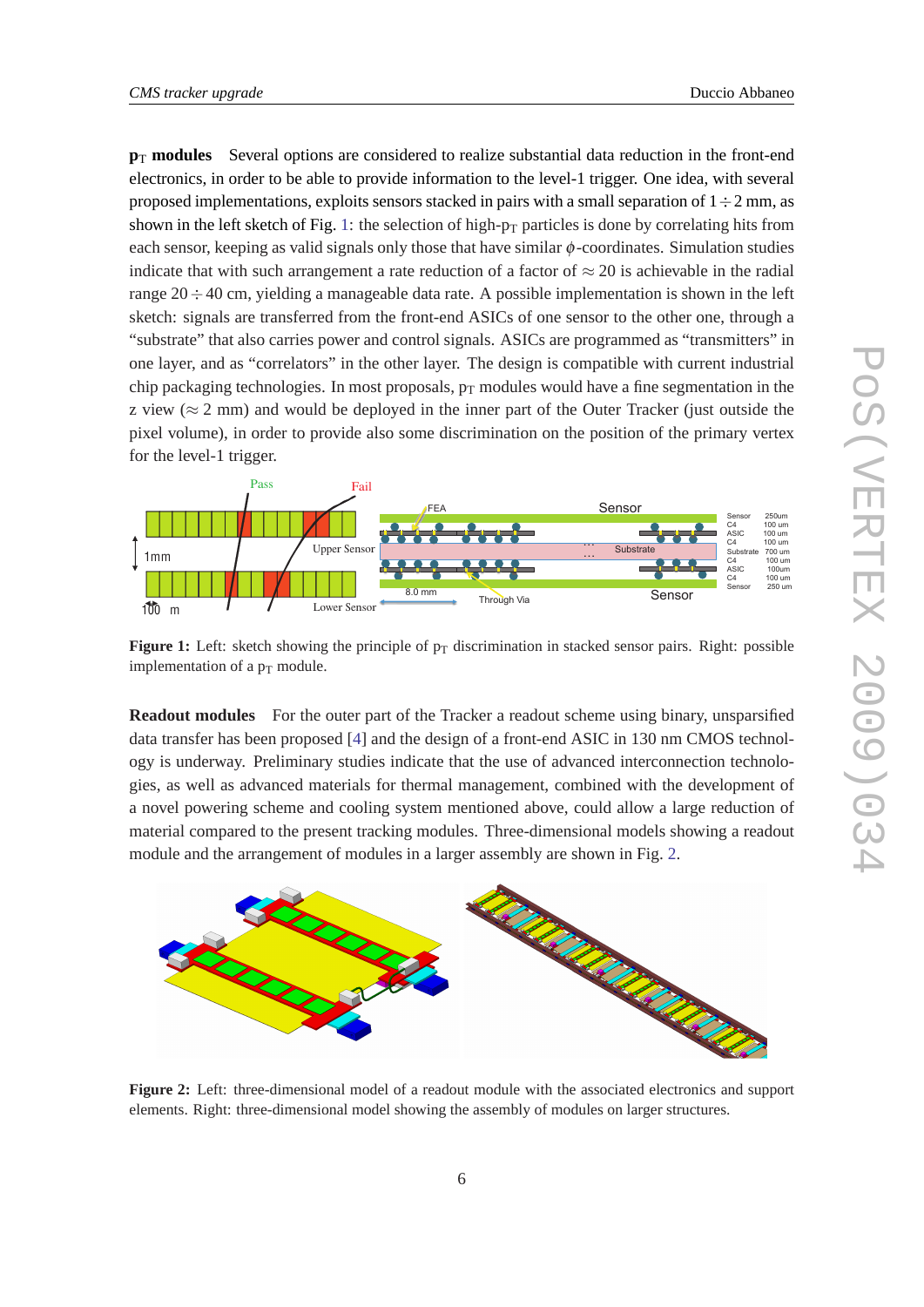**Data links** Data transmission is based, at present, on the common projects *GigaBit Transceiver*[[5\]](#page-7-0) and *Versatile Optical Link* [\[6](#page-7-0)]. The chip-set (in 130 nm) and the optoelectronic packaging are under development or testing; the development of the front-end interface has started. A first prototype of the full link is expected in about one year. Give the long timescale of the phase II upgrade, it is conceivable that data links could be further developed, taking advantage of even more advanced technologies; the goal would be to improve further the ratio bandwidth/power, which would be beneficial especially for  $p_T$  layers.

#### **5. Layout studies and conclusion**

The phase-II tracker layout is the focus of studies with the objective to propose a suitable baseline. Monte-Carlo simulations have been developed from the existing code used for simulation of the present tracker. Good progress was made recently and the simulations are now capable of comparing different geometries under SLHC luminosity conditions for different physics channels.

An additional tool has been developed to optimize the layout of the phase-II upgraded tracker. For a chosen set of input parameters (number of layers, module area, splitting between barrel and endcap, etc.) the tool simulates the placement of sensors, mechanics and services throughout the tracker volume in either barrel or endcap (disk) configurations, providing an immediate graphical representation of the layout, along with calculations of the number of modules required, the number of hits per (high  $p_T$ ) track in the range  $| \eta | < 2.5$  (which is a strong indicator of tracking performance), and the associated costs in terms of the total area of silicon used, the total power consumed, bandwidth and number of readout links. Most importantly, from point of view of final performance, an estimate of the radiation length and interaction length is also provided, following assumptions made on the integration of modules and services.

An example of layout considered is shown in Fig. 3, featuring two  $p_T$  barrel layers outside the pixel volume at radii of about 25 and 35 cm (pixel detector not shown), surrounded by a four-layer tracker with standard readout functionality. The right plot displays the coverage as a function of pseudo-rapidity:



**Figure 3:** Left: example of one of the phase-II Tracker layouts being studied (pixels not shown): longitudinal quarter-view with axis labeled in mm. Right: geometrical coverage of the layout, providing two coordinates for the level-1 trigger and four additional tracking points (on average) in the full pseudo-rapidity acceptance.